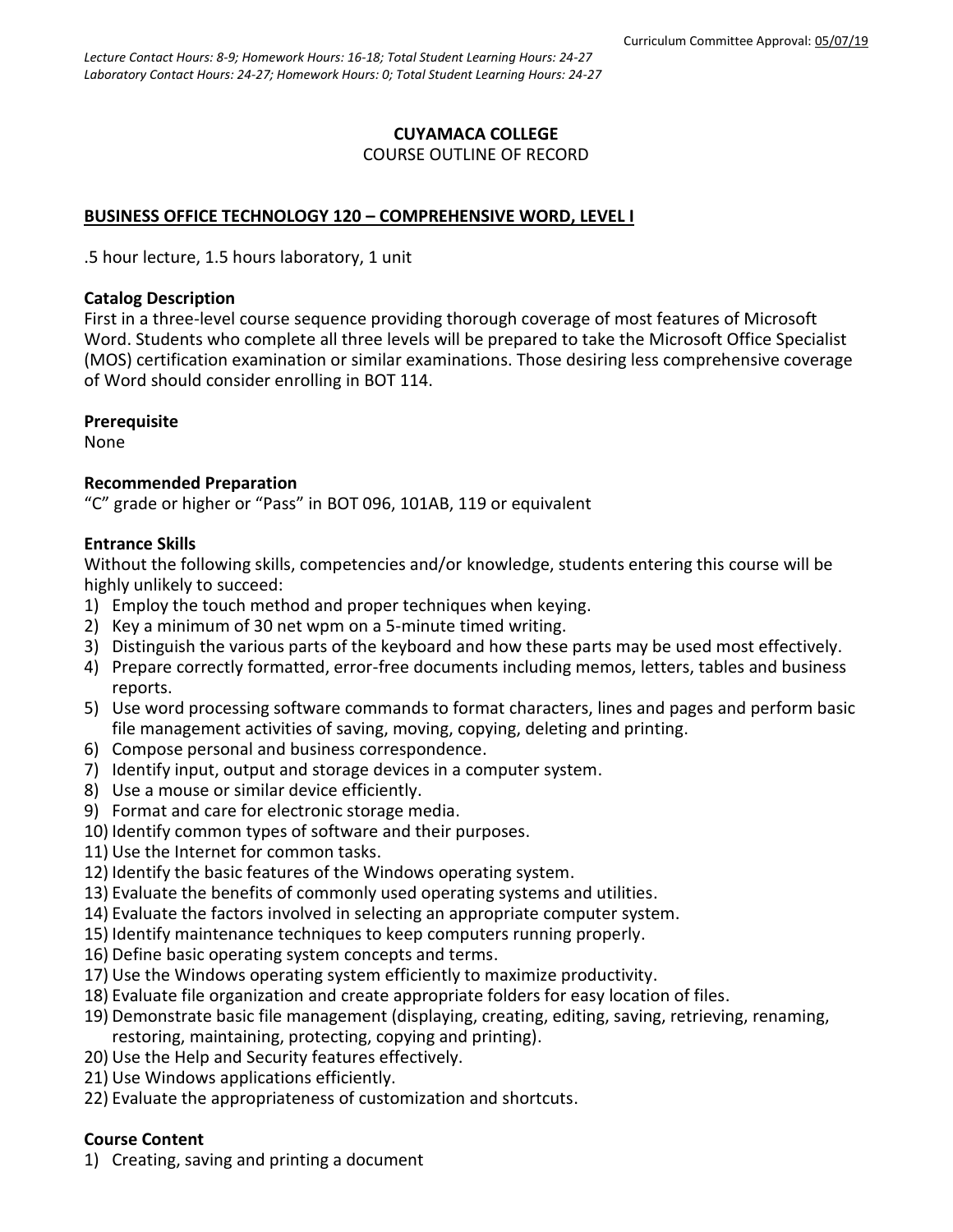- 2) Edit a document using basic editing techniques (cutting, copying, inserting, deleting, etc.)
- 3) Proofing a document using Spelling and Grammar, Thesaurus, AutoCorrect and AutoText features
- 4) Formatting text including fonts, spacing, animation effects, bullets and numbering, symbols and special characters, vertical and horizontal alignment, and indentation
- 5) Using the tab commands including left, center, decimal right, and leader tabs from both the dialog box and ruler
- 6) Preparing envelopes and labels
- 7) Working with documents using find and replace, page and section breaks, headers and footers, and hyphenation
- 8) Working with columns and drawing objects
- 9) Using tables to organize information
- 10) Create multiple letters with mail merge feature

## **Course Objectives**

Students will be able to:

- 1) Use keyboard efficiently by touch to create documents in Word, identify various parts of the Word screen, and use proper terminology.
- 2) Start and shut down Word properly.
- 3) Explain file and disk management techniques.
- 4) Demonstrate file creation and editing techniques.
- 5) Evaluate documents and format them appropriately and attractively.
- 6) Analyze and select appropriate Word features to efficiently accomplish an assigned task.
- 7) Evaluate documents for correctness and completeness, and correct all errors.
- 8) Use all basic Word functions correctly.

## **Method of Evaluation**

A grading system will be established by the instructor and implemented uniformly. Grades will be based on demonstrated proficiency in subject matter determined by multiple measurements for evaluation, one of which must be essay exams, skills demonstration or, where appropriate, the symbol system.

- 1) Projects, assignments, quizzes, objective performance exams and final exam which measure students' ability to:
	- a. Correctly open and close Word, use proper keying techniques and basic Word functions to create, edit and format documents attractively.
	- b. Analyze and select suitable Word features to perform an assigned task and ensure that documents are complete and error free.
	- c. Use correct terminology when identifying the elements of the Word screen.
	- d. Explain and/or demonstrate efficient and appropriate file management procedures.

# **Special Materials Required of Student**

Electronic storage media

### **Minimum Instructional Facilities**

Computer lab with appropriate software

# **Method of Instruction**

- 1) One-on-one individual lecture and/or group lecture
- 2) Self-paced reading, lab projects and completion of assignments

# **Out-of-Class Assignments**

Assigned textbook reading